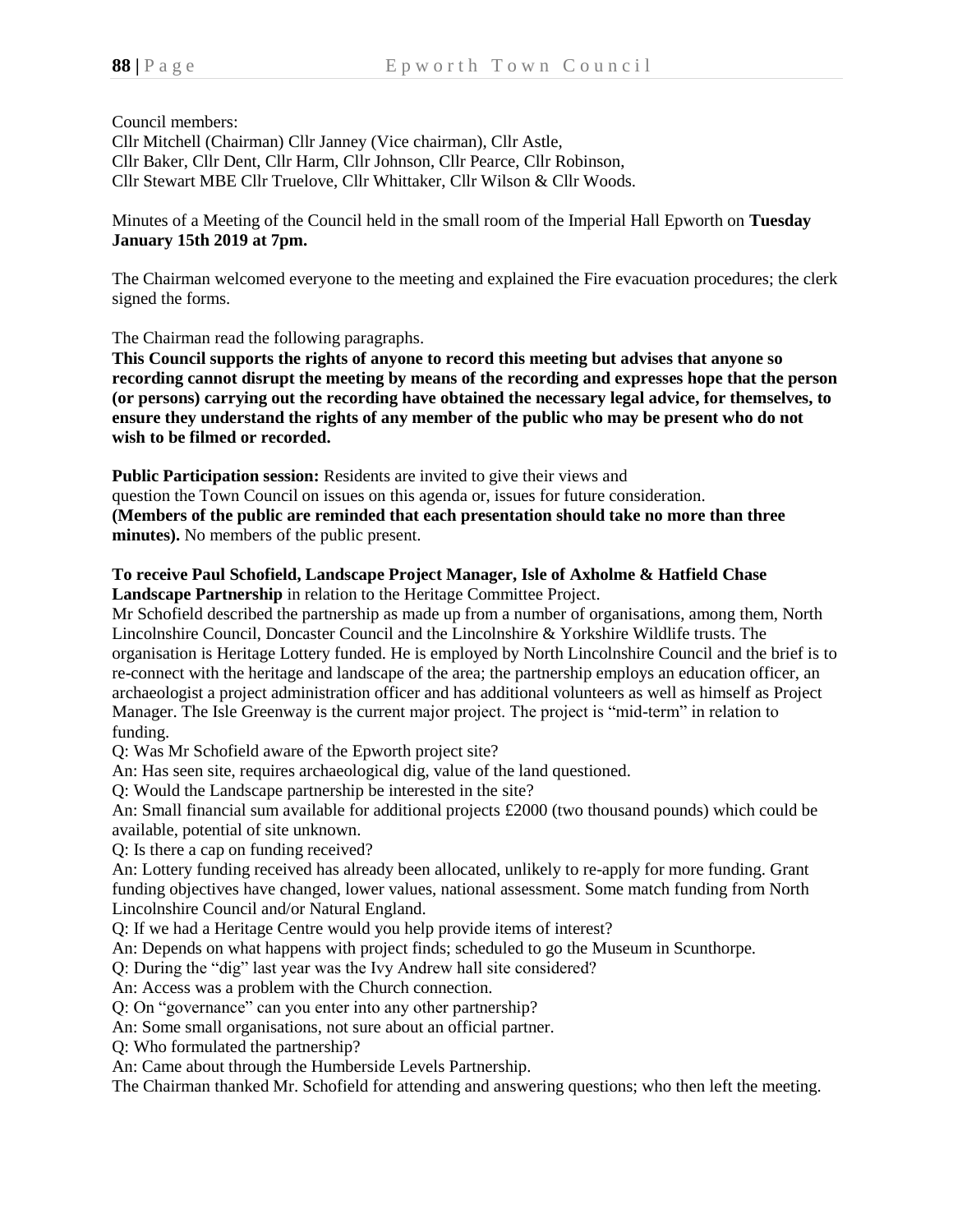**27.01.19 To record the Names of Members Present.** Cllr Mitchell presiding: **Cllrs:** Astle, Baker, Dent, Harm, Janney, Truelove, Whittaker, Wilson & Woods. The clerk C Maguire was in attendance.

**28.01.19 Apologies for absence** were received from Cllr Johnson and Stewart. Cllrs Robinson and Pearce were not present.

**29.01.19 To receive Declarations of Interest by any member of the Council** in respect of the agenda items listed below. Members declaring interests should identify the agenda item and type of interest being declared. *(Localism Act 2011 Code of Conduct).*None declared.

**30.01.19 To note dispensations** given to any member in respect to items on the agenda (*Localism Act 2011 and the Code of Conduct*). None requested.

**31.01.19 Co-option to fill casual vacancy:** (Representation of the People Act 1985 s21 and Local Government Act 1972 s87 (1)): to receive information from interested parties for cooption as a new member to the council. No information received.

**32.01.19 To receive the Chairman's Announcements.** The Chairman had nothing to report**.**

**33.01.19 Heritage Project Committee;** to receive copy correspondence from estate agents and the Diocese relating to this matter and resolve the next steps. During discussions the following points were made:

- New contact at the Diocese Peter Tomlinson
- Planning conditions require an archaeological dig on the site
- Pro-active to obtain valuation at nominal cost from local estate agents
- Question the Diocese on the value they have for the site
- Ouery the cost of the archaeological survey
- Query on cost of bringing school buildings up to standard
- Obtain a land valuation
- Potential "asset" for Epworth
- Considered level of urgency that the Diocese wishes to sell the land for "best value"

Proposal from Cllr Baker to accept the offer from Grice & Hunter to obtain a valuation at a cost of £200.00 (two hundred pounds) plus VAT, seconded by Cllr Dent. **RESOLVED**.

Cllr Whittaker requested a recorded vote.

The clerk miss-directed the council on the procedure, was corrected by Cllr Baker and apologised to the Council

In favour: Cllrs Mitchell, Astle, Baker, Dent, Harm, Janney, Truelove, Wilson and Woods. Cllr Whittaker voted against.

**34.01.19 Highways Grass Cutting and parish paths Scheme Agreement:** to receive copy contract and correspondence and resolve a response. During discussions the following points were raised:

- No mention of previous conditions
- Concern over current conditions of verges
- Concern over vehicles damaging verges need to be in "pristine" condition before we take them over
- Last year 3 or 4 cuts to public rights of way, this year only 2
- Names of possible contractors not provided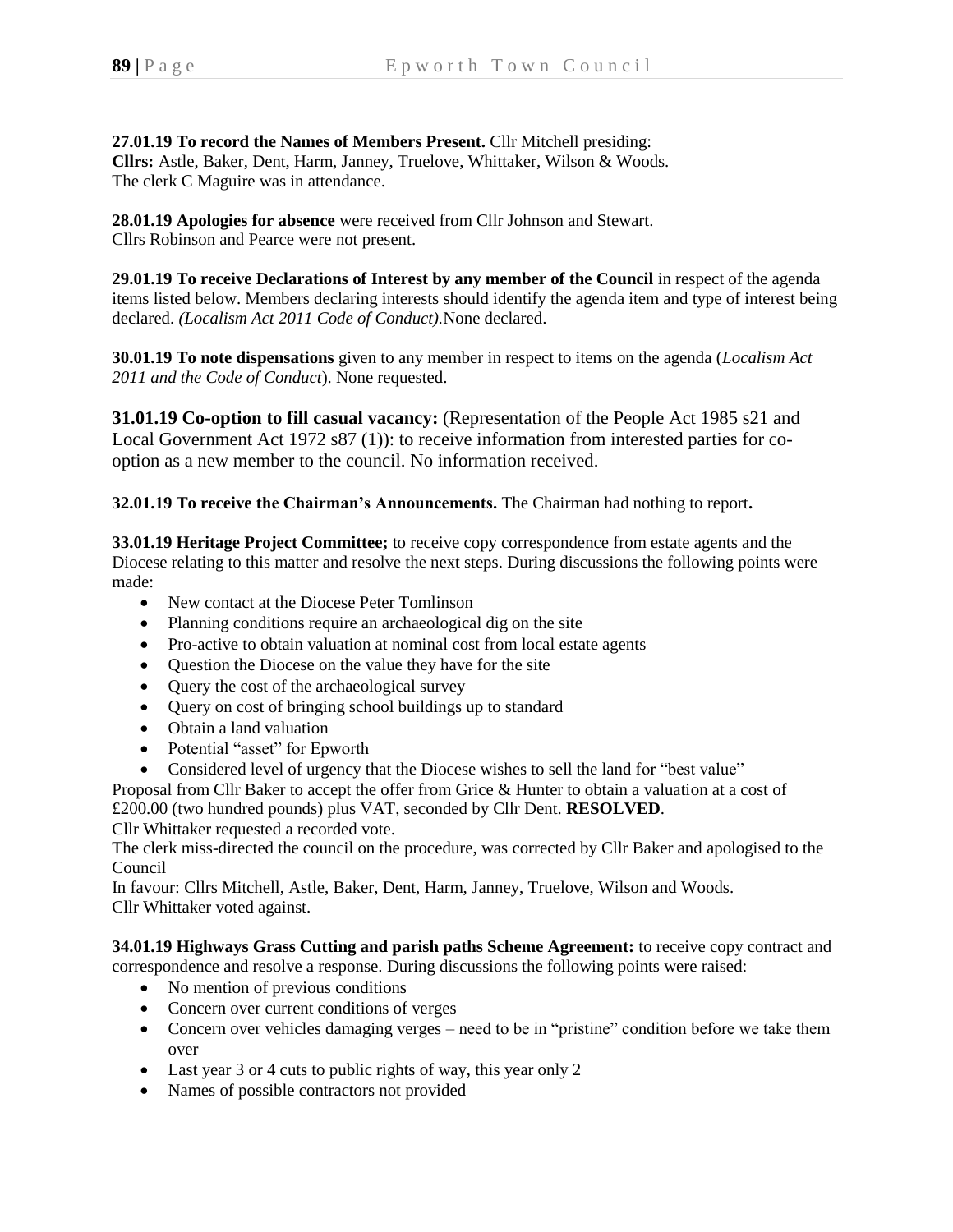- No provision for litter picking prior to verge cutting
- Less details than previous parish path scheme
- No mention of requirement for inspection of rights of way before cutting starts
- Need to consider the reduction in councillor numbers before taking on additional work (from 15 down to 9)
- Concern over paragraph 7, that the town council would be responsible for community complaints if agreement signed
- Query on additional insurance required

Proposed by Cllr Harm seconded by Cllr Baker and **RESOLVED** to decline to adopt the pilot scheme, one abstention.

**35.01.19 Kings Head Croft: CCTV and Lighting:** to receive copy correspondence and resolve a response. Points noted:

"On the radar" vague and inadequate response avoiding issue; request more specific reply; Epworth Town Council has resolved to invest in CCTV and requests to know what the NLC/NATS programme is? Proposed by Cllr Mitchell seconded by Cllr Baker and **RESOLVED** to write to Rob Waltham requesting clarity.

**36.01.19 Wesley Statue**: to receive recent copy correspondence, an update (if available) and to resolve whether or not Epworth Town Council continues with the procedure to adopt the statue. Cllr Janney provided a resume of the letter written (in liaison with the clerk) to HSR Law. The clerk had circulated a copy of the letter previously requested, and written to Mr. Stewart. Noted that no itemised accounts had been received. Proposed by Cllr Harm seconded by Cllr Whittaker and **RESOLVED** to defer the decision until a response from HSR law had been received.

**37.01.19 Epworth Cemetery**: to receive and resolve DRAFT Epworth Cemetery Memorial Safety Inspection procedures and Policies and notices ahead of the scheduled inspection. After brief discussion it was proposed by Cllr Mitchell seconded by Cllr Harm and **RESOLVED** to refer the item back to the Cemetery Committee.

**38.01.19 Electricity Accounts**: to receive information on electricity prices to resolve a provider and to authorise the clerk to sign up to the agreement(s). (prices vary on a daily basis). The clerk provided a summary of the prices from companies contacted for prices to date explaining the difficulties faced in trying to obtain quotations. Proposed by Cllr Janney seconded by Cllr Harm and **RESOLVED** to mandate the clerk to deal with Black Sheep utilities (broker) to obtain new contracts for the supply of electricity.

**39.01.19 BT Cloud storage**: to receive information on costs for increased storage capacity and resolve further provision.The clerk explained that current cloud storage provision was inadequate. Currently pay £6.12 per month for 10 GB of storage; could increase to £12.24 per month for 50 GB of storage. Discussion amongst councillors with knowledge of the subject suggested 50 GB of storage still insufficient. Proposed by Cllr Mitchell seconded by Cllr Harm and **RESOLVED** personnel committee to discuss and to come back to full council with recommendations. 1 abstention.

## **40.01.19 Planning (Town & Country Planning Act 1990 as amended)**

**(a) To resolve**: PA/2019/32 planning permission to erect a single storey rear conservatory Site location: 16 King Oswald Road, Epworth.

Proposed by Cllr Truelove seconded by Cllr harm and **RESOLVED** no observations.

**(b) Planning enforcement:** to discuss the advertising on the frontage of the Mechanics Institute.